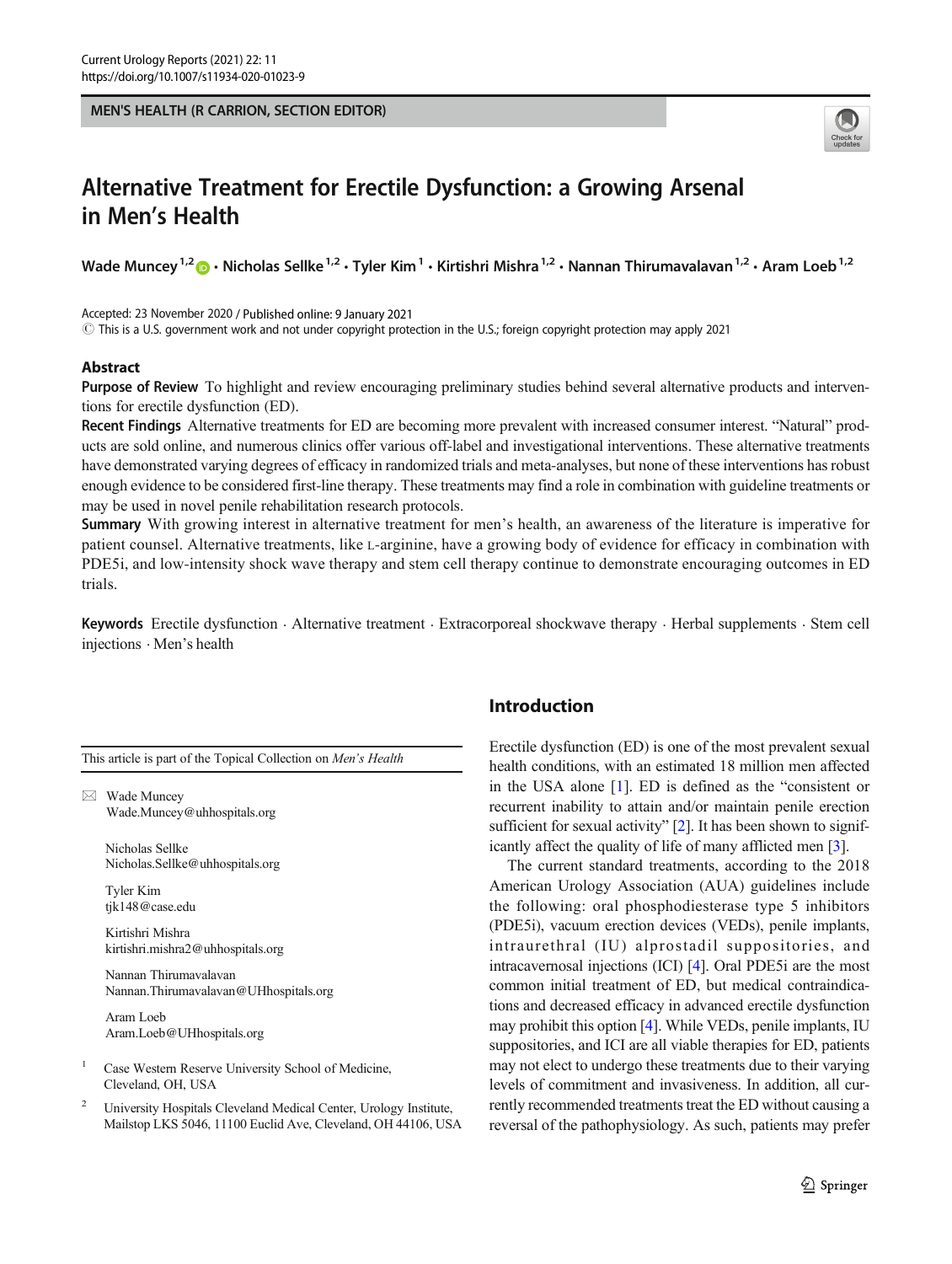to try "natural solutions" and interventions that are available on the market but not necessarily FDA approved or recommended by the AUA or Sexual Medicine Society (SMS). In this review, we discuss the possible clinical uses, efficacy, and support for alternative therapies with existing and emerging literature in ED treatment.

## Therapies Using Physical Energy

#### Low-Intensity Extracorporeal Shockwave Therapy

Low-intensity extracorporeal shockwave therapy (Li-ESWT) has received increased attention over the last decade with numerous studies attempting to demonstrate its effectiveness as a non-invasive treatment for ED. This modality was first proposed by Vardi et al. in 2010 as a proof-of-concept study, extrapolating from cardiovascular literature that Li-ESWT has the ability to induce neovascularization [[5\]](#page-9-0). While the mechanism is not completely understood, it has been shown that energy meeting a target tissue creates cellular microtrauma, inducing signaling of angiogenic factors, and upregulation of nitric oxide (NO) [\[6](#page-9-0), [7](#page-9-0)].

The novel use of Li-ESWT for ED was met with excitement as a possible curative or rehabilitative therapy. To date there are 7 meta-analyses evaluating Li-ESWT on ED that substantiate its short-term efficacy  $[8-14]$  $[8-14]$  $[8-14]$  $[8-14]$  $[8-14]$ . The trials primarily used either an electrohydraulic or electromagnetic generator, producing focused shocks to multiple sites on the penis. 1500 shocks/treatment with an energy density of  $0.09 \text{ mJ/mm}^2$  was the most common regimen. The treatment schedule most commonly followed was twice weekly shockwave sessions for 3 weeks, a 3-week break, and then a second 3-week course. Despite the unanimous agreement that Li-ESWT may be a beneficial treatment for ED, the available meta-analyses differ in their limitations and numeric conclusions. Some studies included patients not only with ED but also with Peyronie's disease (PD) and data from nonrandomized-controlled trials [\[8](#page-9-0), [12](#page-9-0)]. Lu et al. reported that International Index of Erectile Function (IIEF) scores of patients with mild ED had significant improvements, but patients with ED and PD did not [[8\]](#page-9-0). Two meta-analyses did not include all the available RCT data at the time of their publication [\[9,](#page-9-0) [11\]](#page-9-0). Clavijo et al. included seven trials in their analysis, but 2 of these were extrapolated from conference abstracts [[10\]](#page-9-0).

The most recent meta-analyses have been more rigorous in their methods and have attempted to evaluate patients with vasculogenic ED only [[13](#page-9-0)•, [14\]](#page-9-0). Campbell et al. found a statistically significant improvement in IIEF between treatment and sham at 1 month compared to baseline, with an increase of 4.23 ( $p = 0.012$ ). Similarly, they found patients were six times more likely to have an erectile hardness score (EHS)  $\geq$  3  $(p = 0.0095)$  [\[13](#page-9-0)•]. Sokolakis et al. included 10 RCTs in their

analysis and found that the IIEF-EF score at final follow-up was significantly higher in the LI-ESWT group compared to sham, with a mean difference of 3.71 ( $p = 0.03$ ). They also found more Li-ESWT patients achieved  $EHS \geq 3$  at follow-up when compared to the control group (OR 4.35  $p = 0.0009$ ) [\[14](#page-9-0)].

Despite these encouraging outcomes, there are still many unanswered questions for this treatment modality. Namely, the treatment protocol has not yet been standardized and validated, though several studies have attempted to establish this [\[15](#page-9-0), [16](#page-9-0)]. Most trials followed the treatment regimen introduced by Vardi et al. which was modeled after the protocols performed in patients with cardiovascular disease [[17](#page-9-0)]. Furthermore, identifying patients clinically who would maximally benefit from Li-ESWT is not well established at this time. One study suggested that younger patients (55.9 vs. 66.1 years) with a stronger response to PDE5i might have the greatest benefit [\[15](#page-9-0)]. At this time, the AUA defines Li-ESWT as investigational in their guidelines and it is considered experimental by the SMS, citing a lack of robust clinical evidence and regulatory approval.

#### Low-Intensity Pulsed Ultrasound

Over the last century, there has been growing interest surrounding therapeutic ultrasound as a modality to promote healing [[18\]](#page-9-0). While the biological mechanism of lowintensity pulsed ultrasound (LIPUS) is unknown, recent studies have demonstrated its potential to induce angiogenesis, and investigators are evaluating it as a possible new noninvasive treatment for ED [\[19](#page-9-0), [20](#page-9-0)]. The first LIPUS study for ED was performed by Lei et al. using a rodent model. Streptozotocin-induced diabetic rats were allocated into groups undergoing LIPUS with intensities at 100, 200, and  $300 \text{ mW/cm}^2$  vs. Li-ESWT, and all interventions were compared to a non-diabetic rat control group. Therapy was completed 3 times per week for 2 weeks. Following a 2-week washout period, intracavernous pressure was measured by electrostimulation and found to be significantly improved for all interventions ( $p \le 0.05$ ). The greatest improvement was noted in LIPUS 300 mW/cm<sup>2</sup> and Li-ESWT groups [\[20\]](#page-9-0).

The first clinical study was performed in 2019. Cui and colleagues conducted a blinded sham-controlled clinical trial in men with mild to moderate ED. LIPUS or sham treatment was applied to both sides of the penile shaft and crus, 2 times a week for 4 weeks. At 12 weeks, 54/80 (67.5%) of men in the treatment group scored significantly higher on the IIEF-EF compared to only 8/40 (20%) in the control group ( $p \le 0.05$ ). At 12 weeks, 73.08% had successful vaginal intercourse compared to 28.95% in the control group  $[21\bullet]$  $[21\bullet]$ . There were no adverse events recorded. With favorable results in the animal model and first human trials, LIPUS has the potential to be a non-invasive and a safe option for mild to moderate ED that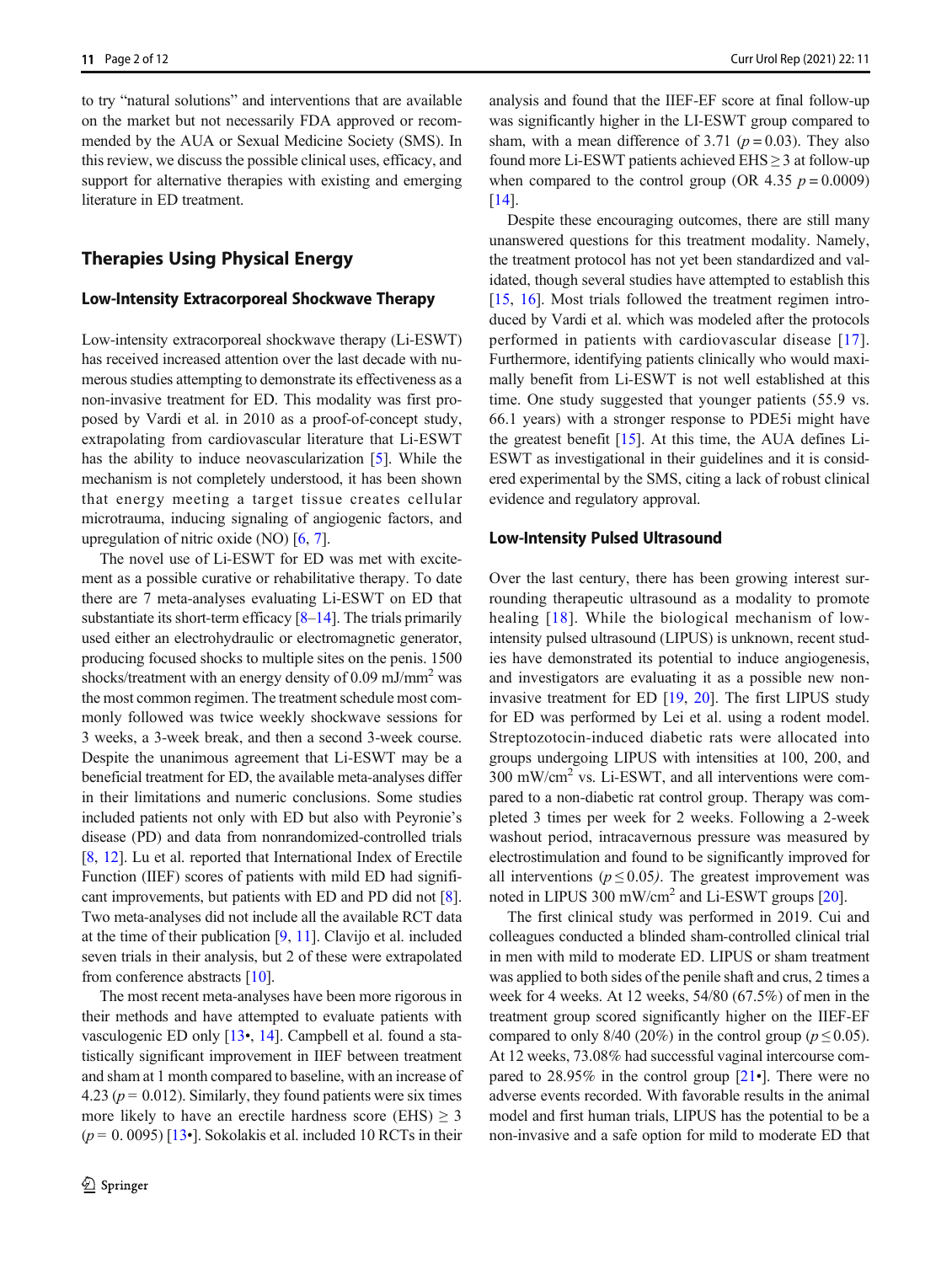could be offered as a clinic procedure. Further investigation with high-quality clinical evidence and discussion of technique, and treatment protocols are needed before widespread adoption. Neither the AUA nor SMS has issued statements regarding LIPUS.

## Intracavernosal Injection Therapies

#### Stem Cell Therapy

Stem cells have the ability to differentiate into various cell types and repair damaged tissues [[22](#page-9-0), [23\]](#page-9-0). Their use for ED has been studied over the last decade, but the majority of research has been in animal models [[24\]](#page-9-0). The most common delivery of stem cells is by cavernosal injection, with early animal studies demonstrating restoration of erectile function in cavernosal-injured mice [\[25](#page-9-0), [26](#page-9-0)]. The mechanism by which stem cells lead to this benefit has not yet been fully elucidated. Key clinical trials to date are listed in Table [1.](#page-3-0) Bahk et al. published the first study in 2010 that described injection of umbilical cord cells into the corpora of 7 men with ED and diabetes. They found that 3 men regained morning erections by 1 month, and 2 men were able to achieve penetration, maintenance, and orgasm with the addition of a PDE5i [[27\]](#page-9-0). In 2015, Yiou et al. administered bone marrow stem cells in 12 men following radical prostatectomy. The men were evenly split into 4 groups, each participant received one injection, and each group had increasing doses of stem cells  $(2 \times 10^7)$ ,  $2 \times 10^8$ ,  $1 \times 10^9$ , and  $2 \times 10^9$  cells). At 6 months, 9 out of 12 patients were able to achieve successful penetration with PDE5i, and significant improvement in spontaneous erections was seen with the two highest dose groups ( $p = 0.012$ ) [[28\]](#page-9-0). After a mean follow-up of 62 months, the 12 patients demonstrated a nonsignificant decline in the IIEF-scores, suggesting a possible need for repeat injections with a longer follow-up [\[29\]](#page-9-0). The first autologous bone marrow–derived stem cell injections in 4 diabetic patients with ED was performed in 2018; the results demonstrated both significant improvement in IIEF scores at 1 year ( $p = 0.04$ ) as well good tolerability and safety of the stem cell harvest procedure [\[30\]](#page-9-0). Another recent study evaluated a single injection of adipose-derived stem cells into the corpora of men with ED following radical prostatectomy. They found that 8 out of the 17 men regained erectile function without the use of medications, but this effect was only demonstrated in men who also regained urinary continence and had a normal preoperative erectile function. Potency was absent in those who remained incontinent at 6 months [\[31](#page-9-0)]. A follow-up survey at 1 year found that erectile function was sustained for those who regained function initially [[32](#page-9-0)]. Finally, a recent study by Protogerou et al. evaluated the efficacy of adipose-derived stem cells combined with platelet lysate injection for organic erectile dysfunction and found that

at 1- and 3-month follow-up, there was a significant improvement in IIEF-5 scores ( $p \le 0.05$ ) [[33](#page-10-0)].

There is mounting evidence suggesting the benefit of stem cells for management of organic erectile dysfunction, but patients willing to undergo ICI should be counseled that currently available vasoactive agents have demonstrated superior efficacy. At this time, it is unclear if alterations in the source, dose, or repeat injections would be beneficial to improve durability, and current studies are mixed regarding a role following radical prostatectomy. The AUA and SMS consider stem cell injection therapy to be experimental.

## Platelet-Rich Plasma

Intracavernosal injection of platelet-rich plasma (PRP) is an emerging therapy for men with ED. Despite there being little data supporting its efficacy, it is quickly becoming commercial with marketing directed at patients through the internet and social media platforms [\[34\]](#page-10-0). PRP is harvested from the patient's own blood and centrifuged to remove all RBCs. A platelet count  $> 1,000,000$  U/mL is the concentration goal, and numerous growth factors that promote angiogenesis and wound healing are found in the supernatant [\[35](#page-10-0)–[37\]](#page-10-0). The exact mechanism by which PRP works is not yet clear, but its potential to improve ED has been demonstrated in several animal studies [[38](#page-10-0)–[40](#page-10-0)]. There are only two human studies published to date, and only one in English [\[41](#page-10-0), [42\]](#page-10-0). The most recent study in 2018 was a small-cohort retrospective review involving 16 male patients with ED and/or PD who had received PRP injections. Of these, only 4 men had organic ED. The patients were followed for an average of 15.5 months, and over that time received an average of 2.1 injections. The injections resulted in no major complications and IIEF-5 scores improved by an average of 4.14 points at the conclusion of the trial amongst all men [[41\]](#page-10-0). To date, PRP injections for the treatment of ED lack robust clinical data to support its efficacy. Practitioners and patients should be abundantly aware that PRP for ED is an off-label use and regarded by both the SMS and AUA as an experimental therapy.

# Amino Acids

#### L-Arginine

L-Arginine is a semi-essential amino acid and serves as a precursor of NO. Nitric oxide synthase (NOS) catalyzes the oxidation of L-arginine, produces NO, and begins an enzymatic cascade that results in penile tumescence [\[43](#page-10-0), [44](#page-10-0)]. There has been continued interest in L-arginine for treatment of ED. Of note, it is the most studied ingredient found in online ED supplements and the most common amino acid included in men's health supplements [[45,](#page-10-0) [46\]](#page-10-0).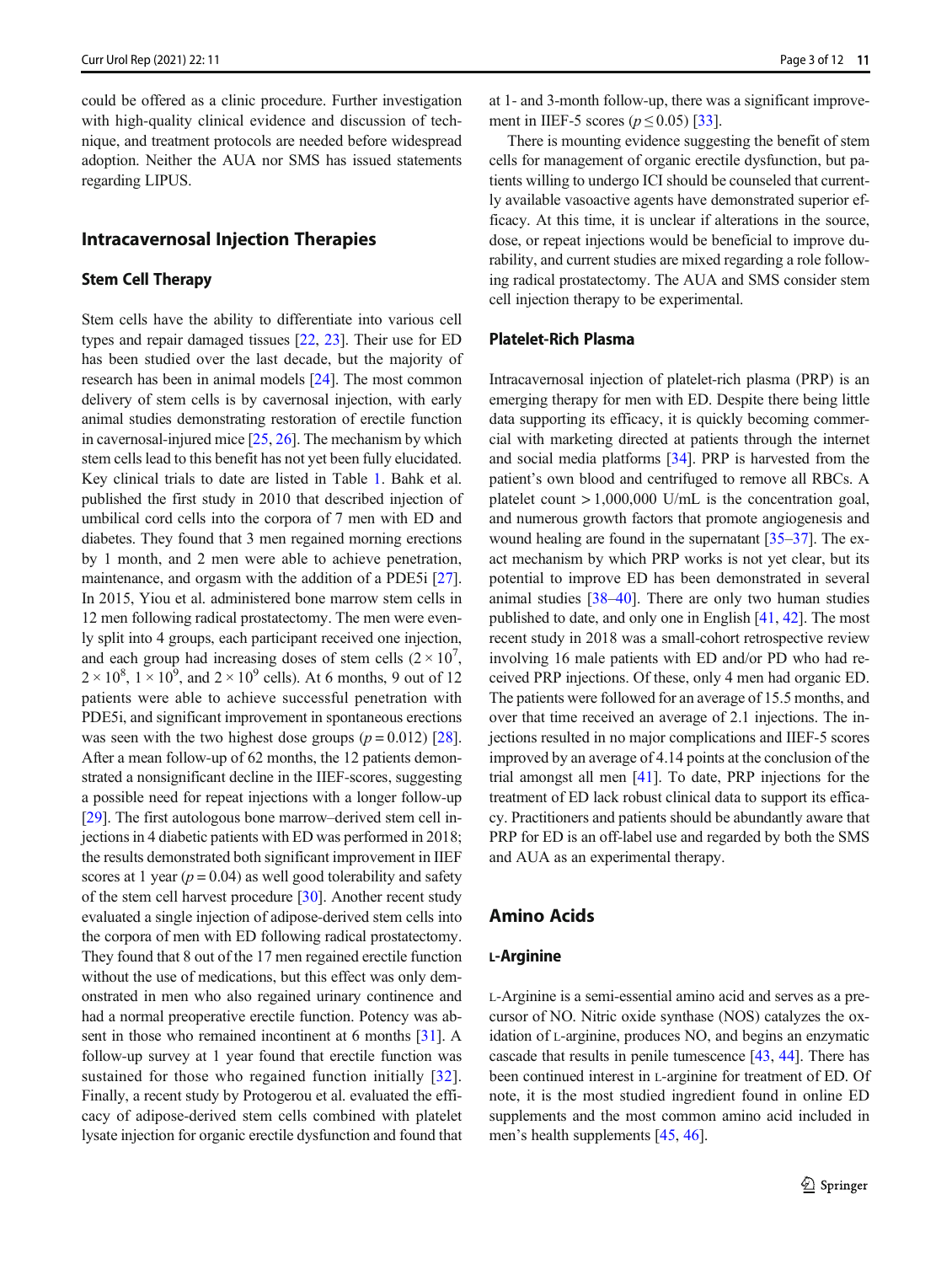<span id="page-3-0"></span>

| Author                                     | Study type                                                     | Proposed mechanism of action                                                                  | Key findings                                                                                                                                                                                                                                                                      | Limitations                                                                                                                                                                                                                  | Conclusions                                                                                                                                                                                                                     |
|--------------------------------------------|----------------------------------------------------------------|-----------------------------------------------------------------------------------------------|-----------------------------------------------------------------------------------------------------------------------------------------------------------------------------------------------------------------------------------------------------------------------------------|------------------------------------------------------------------------------------------------------------------------------------------------------------------------------------------------------------------------------|---------------------------------------------------------------------------------------------------------------------------------------------------------------------------------------------------------------------------------|
| Campbell et al. [13•]<br>(2019)<br>Li-ESWT | Meta-analysis (7 RCT)                                          | Angiogenesis by release of growth<br>Neuronal regeneration<br>factors                         | EHS improvement $RR = 6.63$ (95% CI:<br>Increased IIEF-EF: $+4.23$ ; ( $p = 0.012$ )<br>1.59, 27.71),<br>$p = 0.0095$                                                                                                                                                             | Inconsistent reporting and methodology<br>Limited follow-up data<br>Small trial sizes                                                                                                                                        | Potential restorative therapy for vasculogenic<br>ED with two recent meta-analysis finding<br>improvement in erectile function.<br>AUA: Investigational                                                                         |
| Sokolakis et al. [14]<br>LIPUS<br>(2019)   | Meta-analysis (10 RCT)                                         |                                                                                               | Increased IIEF-EF: +3.97; $(p < 0.0001)$<br>EHS improvement $\geq$ 3: OR = 4.35;<br>$(95\%$ CI: 1.82-10.37); $p = 0.0009$                                                                                                                                                         | Inconsistent reporting and methodology<br>Small trial sizes Limited follow-up<br>data                                                                                                                                        | ·SMS: Experimental                                                                                                                                                                                                              |
| Lei et al. [20] (2015)                     | Randomized, controlled<br>study in diabetic rat<br>model       | Alleviate fibrotic changes induced<br>by diabetes                                             | ICP improvement using intensity levels<br>Increased SM content, collagen<br>I/collagen III ratio and NOS<br>$mW/cm^2$ ; $p < 0.05$<br>$100 \text{ to } 300$<br>expression                                                                                                         | diabetes in humans ·Optimal intensity<br>Results may not correlate with chronic<br>levels not demonstrated                                                                                                                   | Potential non-invasive, portable or office-based,<br>Additional RCTs will be needed prior to<br>No statement from AUA/SMS<br>restorative treatment for ED<br>Initial studies are encouraging<br>recommending                    |
| Cui et al. [21•] (2019)                    | blind, sham-controlled<br>Randomized, double<br>clinical study | Local tissue regeneration, and<br>effect<br>anti-inflammatory                                 | 12 weeks = $54/80$ (67.50%); $p < 0.001$<br>·IIEF average score increase at<br>HEF response $\geq$ 2 points at<br>12 weeks = $+4.29$ ;<br>$p\!<\!0.05$                                                                                                                            | ·Length of follow-up only 12 weeks<br>Only 10 patients in treatment arm                                                                                                                                                      | Potential non-invasive, portable or office-based,<br>Additional RCTs will be needed prior to<br>No statement from AUA/SMS<br>restorative treatment for ED<br>Initial studies are encouraging<br>recommending                    |
| Stem cell injections                       | Bahk et al. [27] (2010) Prospective, single-blind<br>study     | Unknown, possible tissue healing<br>and regeneration                                          | Morning erections at 1 month in 1 man<br>Erection and orgasm with PDESi at<br>6 months in 2 men                                                                                                                                                                                   | Small study size (7 patients)<br>Findings not significant<br>No placebo control                                                                                                                                              | Potential restorative therapy for treatment of ED<br>Small body of evidence, with limited sample<br>with generally positive findings<br><b>SIZES</b>                                                                            |
|                                            |                                                                |                                                                                               |                                                                                                                                                                                                                                                                                   |                                                                                                                                                                                                                              | Invasive without demonstrable long-term safety<br>Significant variation in treatment protocols,<br>hindering adoption in clinical practice<br>Most studies lacking placebo control<br>AUA: Investigational<br>SMS: Experimental |
| Yiou et al. [28, 29]<br>(2016, 2017)       | clinical trial                                                 | Prospective, nonrandomized, dose-escalation, phase 1 and 2 pilot Improved IIEF- EF with PDE5i | Nonsignificant decline in the IIEF-scores<br>improved EHS at 6 months compared<br>compared to baseline erectile function<br>seen in phase 2 follow-up study (2017)<br>Higher doses of SCI demonstrated<br>to low doses, $p = 0.012$<br>$(17.4 \text{ vs. } 7.3 \text{ } p=0.006)$ | Small sample size makes it difficult to<br>assess true dose effects<br>No placebo control                                                                                                                                    |                                                                                                                                                                                                                                 |
| Haahr et al. [31, 32]<br>(2016, 2018)      | Prospective, single-arm, phase 1 and 2 clinical study.         |                                                                                               | IIEF-5 scores in continent men increased<br>who remained incontinent in phase 2<br>No improvement at 12 months in men<br>accomplished in 8/17 men without<br>from a median of 7 to 17 after<br>Erectile function and intercourse<br>6 months; $p = 0.0069$<br><b>PDE5i</b>        | Unclear if stem cells helped regenerate<br>erectile function vs. natural course<br>following prostatectomy regained<br>Only men who regained continence<br>following prostatectomy<br>No placebo control group,<br>erections |                                                                                                                                                                                                                                 |
|                                            | Prospective, phase 1 clinical trial                            |                                                                                               | follow-up study (2018)                                                                                                                                                                                                                                                            | Only 4 patients included                                                                                                                                                                                                     |                                                                                                                                                                                                                                 |

Table 1 Summary of key studies on alternative therapies for ED in the last decade (2010-2020) Table 1 Summary of key studies on alternative therapies for ED in the last decade (2010–2020)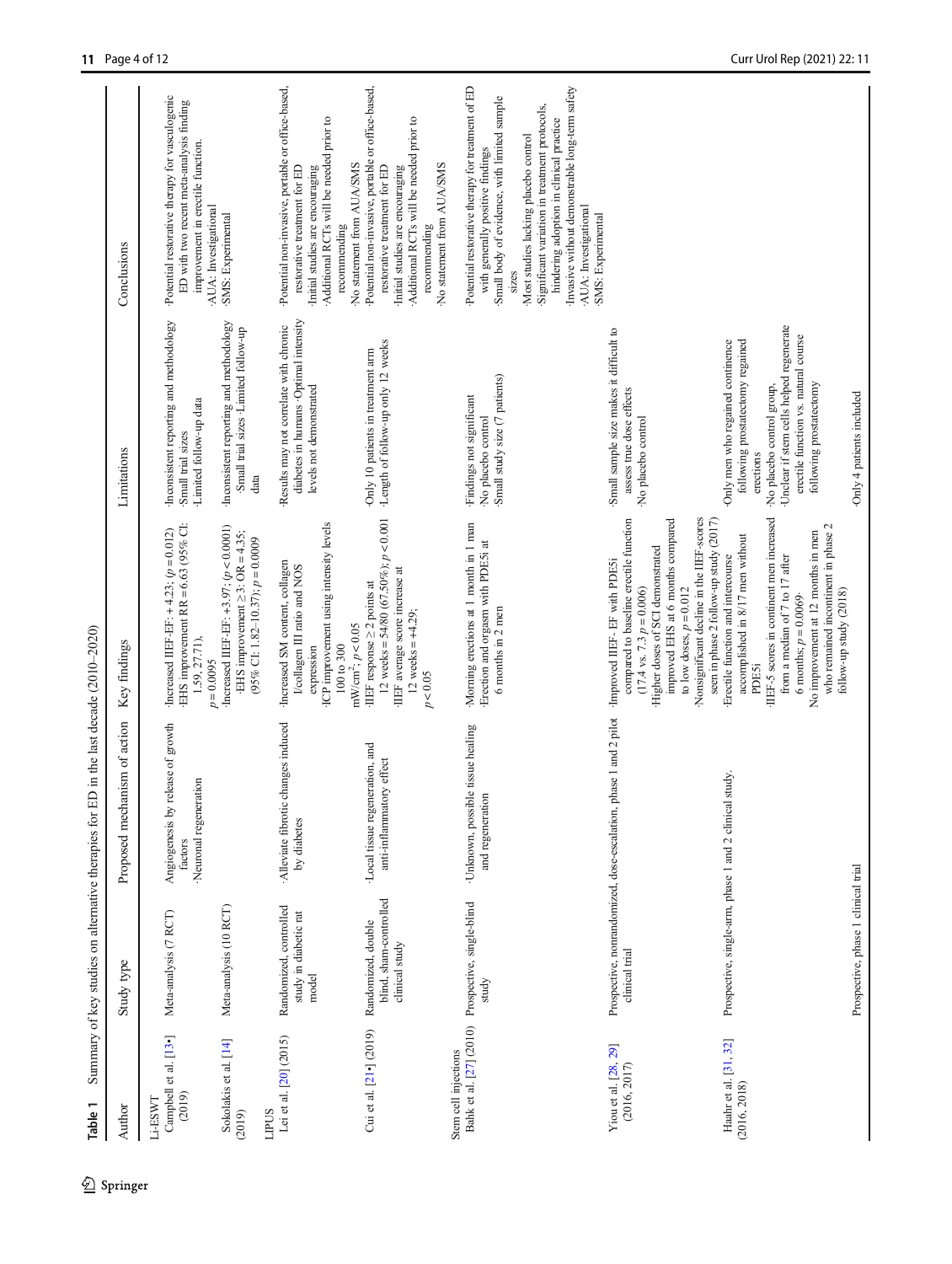| (continued)<br>Table 1                          |                                                                             |                                                                                                    |                                                                                                                                                                                           |                                                                                                                                                                  |                                                                                                                                                                           |
|-------------------------------------------------|-----------------------------------------------------------------------------|----------------------------------------------------------------------------------------------------|-------------------------------------------------------------------------------------------------------------------------------------------------------------------------------------------|------------------------------------------------------------------------------------------------------------------------------------------------------------------|---------------------------------------------------------------------------------------------------------------------------------------------------------------------------|
| Author                                          | Study type                                                                  | Proposed mechanism of action                                                                       | Key findings                                                                                                                                                                              | Limitations                                                                                                                                                      | Conclusions                                                                                                                                                               |
| Demour et al. [30]<br>(2018)                    |                                                                             |                                                                                                    | Demonstrated safety and tolerability of<br>autologous bone-marrow SCI<br>Improved IIEF-EF; $p = 0.03$                                                                                     | No placebo control                                                                                                                                               |                                                                                                                                                                           |
| Protogerou et al. [33]<br>(2019)                | Prospective phase 1, single-center pilot study                              |                                                                                                    | both groups of patients, (stem cells +<br>Improved IIEF scores at 3 months in<br>platelet lysate[PL] vs. PL only);<br>p < 0.05                                                            | Without placebo control or SCI alone<br>·PL alone resulted in significant<br>improvement in IIEF<br>Small sample size<br>comparison                              |                                                                                                                                                                           |
| Matz et al. [41] (2018)<br>Platelet-rich plasma | Retrospective review                                                        | promote recovery of erectile<br>Growth factors found in PRP<br>function                            | Average IIEF improvement of 4.14 after<br>2 injections                                                                                                                                    | Only 4 subjects with isolated ED<br>·Retrospective                                                                                                               | No prospective RCTs demonstrating efficacy,<br>AUA/SMS: experimental<br>safety, or risks.                                                                                 |
| L-Arginine                                      | Rhim et al. [49] (2019) Meta-analysis (10 RCT)                              | Oxidation of L-arginine produces<br>NO, relaxing corporal smooth<br>muscle                         | Increased IIEF $+4.39$ (mean difference);<br>Improvement in ED compared to<br>placebo: OR = 3.37 (95% CI:<br>$1.29-8.7$ ; $p=0.01$                                                        | Patients with severe ED were excluded<br>Included RCT had varying doses and<br>Did not include studies combining<br>durations of treatment                       | The optimum dose or treatment protocol is not<br>It appears superior to placebo for mild to<br>Plausible mechanism of action<br>moderate ED                               |
| Taeib et al. [50-]<br>(2019)                    | randomized, controlled<br>clinical trial<br>Double-blind,                   | cGMP, and PDE5is allow higher<br>L-Arginine increases NO and<br>levels to accumulate               | Combination improved IIEF vs. either<br>placebo: 23.52 vs $13.28$ ; $p < 0.001$<br>Increased IIEF-5 in combination vs.<br>monotherapy; $p < 0.001$<br>$p\,{=}\,0.02$                      | Only men with DM2 included, excluded<br>Did not include men with severe ED<br>patients with HTN and smoking<br>Only 8 week follow-up<br><b>PDE5is</b><br>history | Emerging studies have demonstrated superior<br>Can be offered to men with unsatisfactory or<br>efficacy when combined with PDE5i<br>failed response with PDESi<br>defined |
|                                                 | Gallo et al. [51] (2020) Prospective, randomized, multicenter study         |                                                                                                    | Mean increase in IIEF-EF score after<br>Combination therapy was superior in<br>combination therapy was 7.1;<br>improving IIEF vs. either<br>monotherapy                                   | Excluded men with diabetes<br>No placebo group                                                                                                                   | AUA: lacking enough evidence to make<br>SMS: no position statement<br>generalizations                                                                                     |
| El-Wakeel et al. [53]<br>(2020)                 | Randomized controlled<br>study                                              |                                                                                                    | IIEF improvement in combination vs.<br>IIEF-5 with combination therapy;<br>Improvement in ED grade based on<br>sildenafil alone (19.8 vs.18.5);<br>p < 0.0001<br>p < 0.0001<br>$p = 0.05$ | Short follow-up (8 weeks) and small<br>No placebo-control group<br>sample size                                                                                   |                                                                                                                                                                           |
| Cormio et al. [60]<br>L-Citrulline<br>(2011)    | prospective pilot study.<br>placebo-controlled,<br>Single-blind,            | L-arginine in the kidney, thereby<br>L-Citulline is converted to<br>producing NO                   | 12 out of 24 men taking L-citrulline had<br>Mean intercourse episodes increased 2.3<br>improvement in EHS $>$ 3; $p$ < 0.01                                                               | Did not report IIEF scores<br>No comparison to PDESi                                                                                                             | No publication to date reporting a significant<br>Appears safe from limited studies<br>Plausible mechanism of action                                                      |
| Shirai et al. [63] (2018)                       | crossover pilot study<br>placebo-controlled<br>double-blind,<br>Randomized, | Transresveratrol upregulates NOS<br>be synergistic<br>and the combination with<br>L-citrulline may | SHIM score improved with combination<br>No statistical significant improvement in<br>compared to placebo; $p < 0.05$<br>per month; $p < 0.01$<br><b>EHS</b>                               | comparison with PDE5i monotherapy<br>Allowed on-demand PDESi, but no<br>No L-citrulline monotherapy<br>Only 1-month follow-up                                    | AUA/SMS: No position statement<br>improvement in IIEF scores                                                                                                              |
| Borrelli et al. [70]<br>(2018)<br>Ginseng       | Meta-analysis (5 RCT)                                                       | relaxing corporal smooth muscle<br>Increasing NOS activity and                                     | Effective in treating ED in all included<br>difference 0.43 (95% CI: 0.15-0.7);<br>Increased IIEF-EF: standard mean<br>$p = 0.012$<br>trials                                              | Inconsistent scoring systems in RCTs<br>Inconsistent methodology in RCTs<br>Small number of trials included in<br>meta-analysis                                  | generalizations · SMS: No position statement<br>AUA: Lacking enough evidence to make<br>-Limited, heterogeneous trials preclude<br>recommendation                         |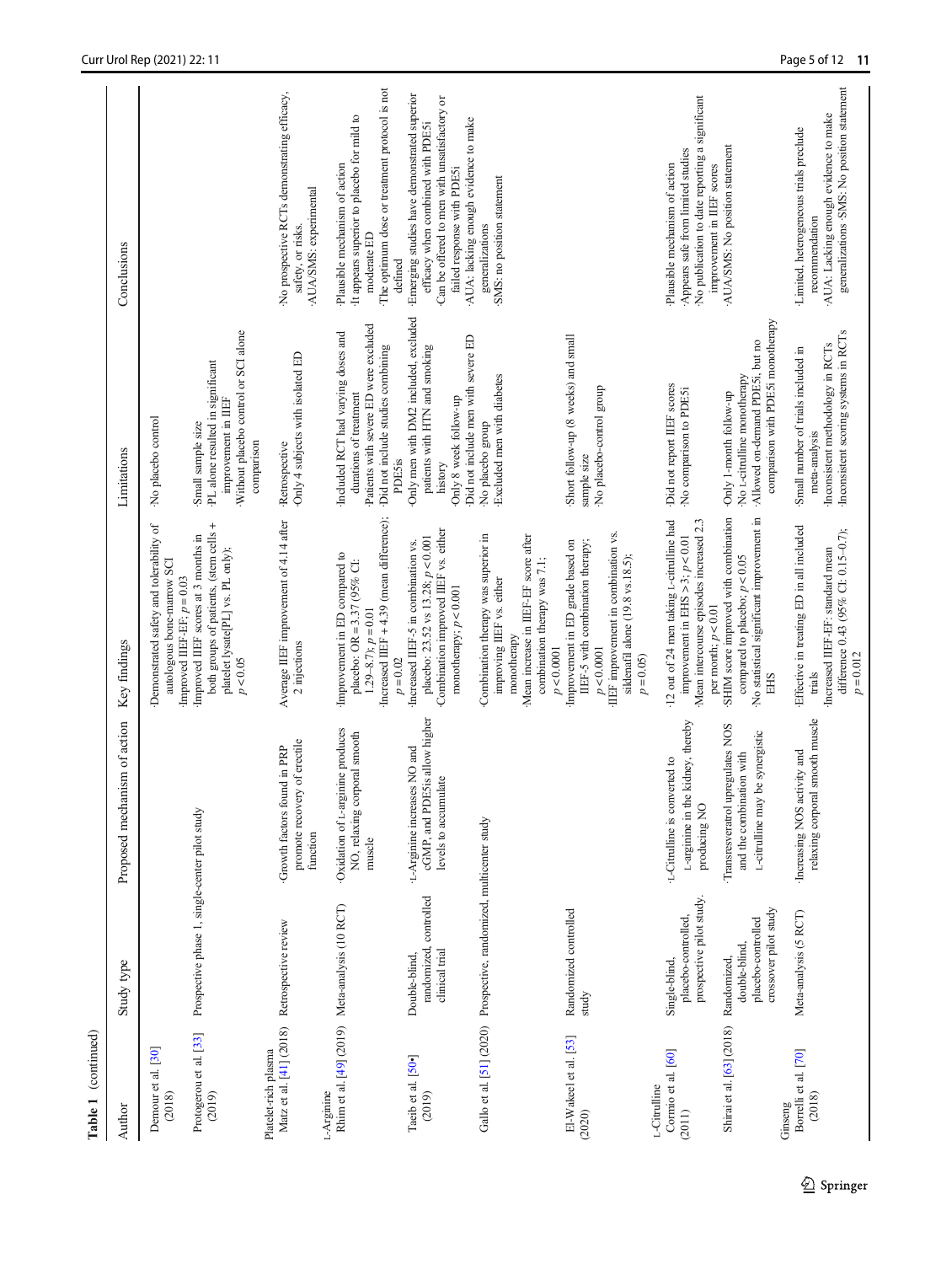| Table 1 (continued)            |                                                                                 |                                                                                          |                                                                                                                                                                                      |                                                                                                                                                             |                                                                                                                                                                   |
|--------------------------------|---------------------------------------------------------------------------------|------------------------------------------------------------------------------------------|--------------------------------------------------------------------------------------------------------------------------------------------------------------------------------------|-------------------------------------------------------------------------------------------------------------------------------------------------------------|-------------------------------------------------------------------------------------------------------------------------------------------------------------------|
| Author                         | Study type                                                                      | Proposed mechanism of action Key findings                                                |                                                                                                                                                                                      | Limitations                                                                                                                                                 | Conclusions                                                                                                                                                       |
| Hyperbaric oxygen therapy      | Yuan et al. [85] (2011) Prospective, randomized,<br>placebo-controlled<br>study | Increased O2 delivery to tissues<br>leading to angiogenesis and<br>healing               | compared to control (19.17 vs. 15.67);<br>Following urethroplasty: IIEF-5 scores<br>significantly higher in HBOT group<br>p < 0.05                                                   | size, younger population $(< 45$ years<br>Only 3-month follow-up, small study<br>old)                                                                       | Potential restorative therapy for treatment of ED<br>Small body of evidence, with limited sample<br>with generally positive findings<br>sizes and placebo-control |
| Hadanny et al. [86•]<br>(2018) | Prospective, uncontrolled clinical study                                        |                                                                                          | Increased IIEF-EF: 21.9 post-HBOT vs. Only 3-month follow-up<br>Increased penile perfusion on MRI:<br>153.3 43.2% of Ktrans values;<br>11.4 pre-HBOT; $p < 0.0001$<br>$p < 0.0001$ . | Small study size, no control group                                                                                                                          | AUA/SMS: No position statement<br>No defined treatment protocol<br>Potentially cost prohibitive                                                                   |
|                                | Sahin et al. [87] (2018) Prospective, uncontrolled clinical study               |                                                                                          | Increased IIEF-EF: 19.5 post-HBOT vs.<br>15.74 pre-HBOT; $p < 0.001$                                                                                                                 | Heterogeneous patient sample with<br>various HBOT indications.<br>No control group                                                                          |                                                                                                                                                                   |
| Chiles et al. [89]<br>(2018)   |                                                                                 |                                                                                          | daily + HBOT vs. sildenafil + room air<br>Prospective, double-blind, placebo-controlled, randomized study ·No difference in IIEF score in sildenafil                                 | pressure two times higher than oxygen<br>at standard atmospheric conditions.<br>Men in the placebo "room air" group<br>actually received air with a partial |                                                                                                                                                                   |
| Sen et al. [88] (2020)         | Prospective, uncontrolled clinical study                                        |                                                                                          | Increased IIEF-EF: 25.4 post-HBOT vs.<br>20.6 pre-HBOT; $p < 0.001$                                                                                                                  | Heterogeneous patient sample with<br>various HBOT indications.<br>No control group                                                                          |                                                                                                                                                                   |
| Penile vibratory stimulation   | Fode et al. [92] (2014) Prospective, randomized,<br>control study               | Restoration of erectile function by<br>activation of<br>stimulation and<br>pelvic nerves | Non-significant increase IIEF-5 score in<br>PVS vs. control group: 18 vs. 7.5 at<br>12 months; $p = 0.09$                                                                            | Treatment arm had significantly more<br>LUTS preoperatively compared to<br>No placebo-control treatment<br>Small study population<br>control                | No publication to date reporting a significant<br>AUA/SMS: No position statement<br>improvement in IIEF scores                                                    |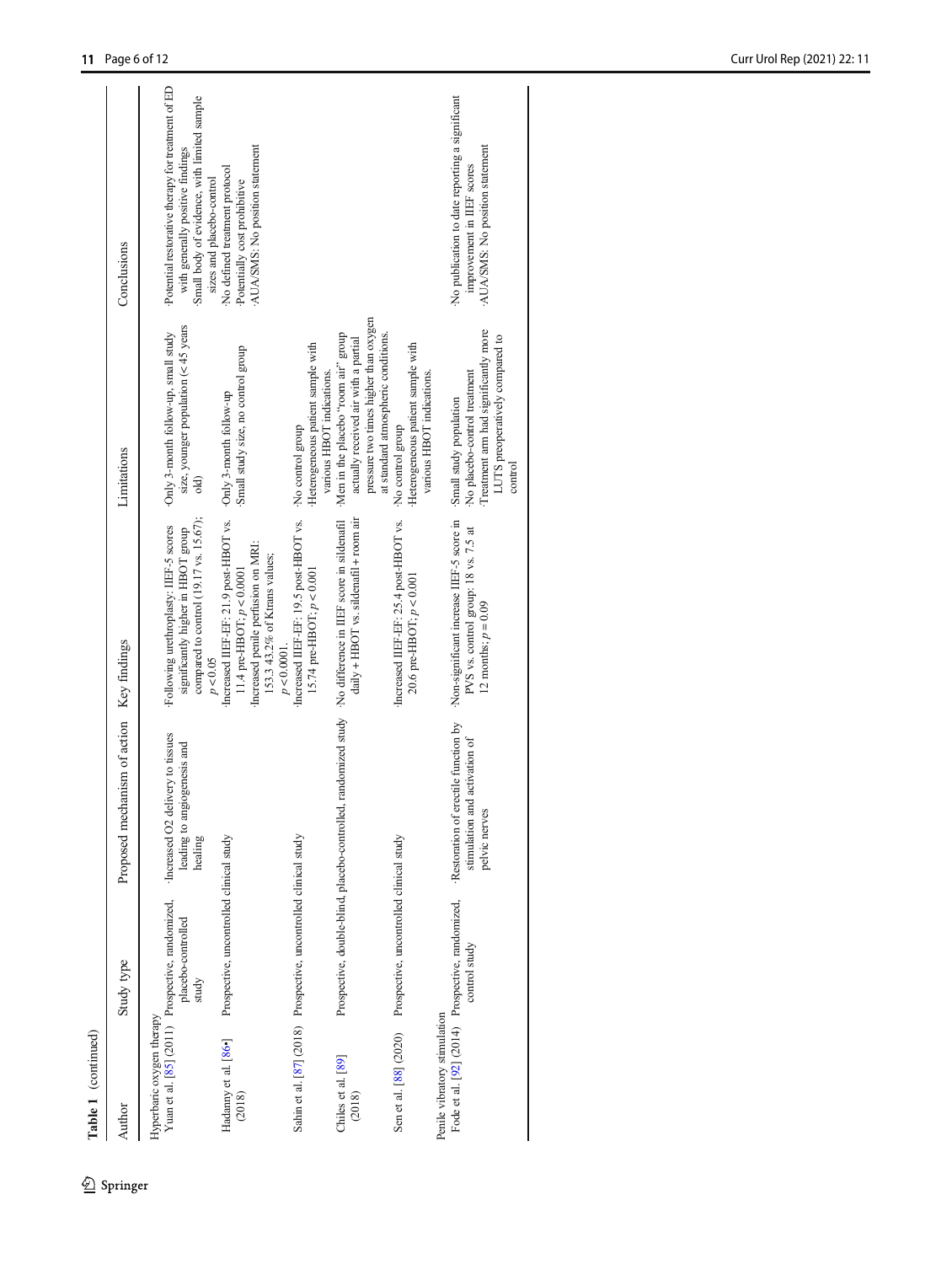L-Arginine has the ability to increase systemic concentrations of NO when taken in supraphysiologic doses [[47](#page-10-0)]. The importance of dosing was first seen in the earliest trials evaluating its efficacy. In 1999, Klotz et al. found that 500 mg 3 times a day did not demonstrate significant benefits [\[48\]](#page-10-0). On the contrary, several studies showed that erectile function improved when taking larger doses: between 2.8 and 6 g/day [[43,](#page-10-0) [44\]](#page-10-0). The first systematic review and meta-analysis was published in 2019 by Rhim et al. where they evaluated the efficacy of L-arginine on ED, both as monotherapy and in conjunction with other over the counter supplements. They concluded that for the treatment of mild to moderate ED, L-arginine was more beneficial than placebo at doses of 1500 to 5000 mg with a low adverse event rate. Concomitant dosing of other supplements involved in an NO-producing pathway (e.g., yohimbine, pycnogenol, ornithine, and AMP) leads to more pronounced improvement in ED than L-arginine alone [[49](#page-10-0)]. This review did not include the most recent studies describing the efficacy of taking PDE5i in combination with L-arginine.

Several RCTs have evaluated tadalafil in combination with Larginine. The first was conducted in 2019 which found that that L-arginine (5 g) taken in combination with tadalafil increased IIEF-5 scores significantly compared to either L-arginine or tadalafil separately ( $p \le 0.001$ ) [\[50](#page-10-0)•]. A second trial was published in 2020 which again found that combination therapy with both tadalafil and arginine (2.5 g) once a day was superior to either monotherapy for patients with mild and severe ED [[51](#page-10-0)].

L-Arginine with sildenafil has also been evaluated. The first study in 2001 found the combination to be equally as effective as sildenafil alone. However, this study was performed on post-radical prostatectomy patients and, regrettably, improvement was measured by a buckling test, rather than IIEF-5 score [[52\]](#page-10-0). In 2020, sildenafil was compared with sildenafil + L-arginine for patients with organic ED. They found that the combination resulted in a statistically significant improvement of ED grades based on IIEF-5 scores compared to sildenafil alone ( $p \le 0.0001$ ) [[53](#page-10-0)]. It appears that L-arginine can be successful in improving erectile function and may be a good option for patients in combination with PDE5i before progressing to invasive options. It may also be beneficial for men seeking a more "natural" solution for their ED. A greater body of evidence will be necessary prior to adoption by the AUA guidelines as an adjunctive ED treatment.

## L-Citrulline

L-Citrulline is a semi-essential amino acid that is found both in the diet (e.g., watermelon) and is synthesized in the intestinal tract from glutamine. L-Citrulline is involved in NO production after being converted to L-arginine in the kidney (Fig. [1\)](#page-8-0). When taken orally, L-citrulline avoids both hepatic first-pass and intestinal bacteria metabolism [\[54](#page-10-0)–[56\]](#page-10-0). In fact, L-citrulline has been shown to increase blood levels of L-arginine better than oral L- arginine with higher productions of NO [\[57,](#page-10-0) [58](#page-10-0)]. Men with severe ED have also been shown to have lower blood levels of citrulline and arginine, and oral supplementation could possibly represent a modifiable risk factor [\[59](#page-10-0)•]. Despite biologic plausibility, few experiments have been performed on humans. The first study was published in 2011 with a small cohort of 24 patients. Cormio et al. found that oral L-citrulline (1.5 g/day) resulted in significant improvement in EHS compared to placebo  $(p \le 0.01)$ . They did not evaluate IIEF-5 scores [\[60\]](#page-10-0). Following this study, several rodent experiments were published that demonstrated NO production increased and intracavernosal pressure improved after oral L-citrulline administration [[61](#page-10-0), [62\]](#page-10-0). A second human trial performed in 2018 combined oral L-citrulline and trans-resveratrol vs. placebo with outcomes measured by EHS and Sexual Health Inventory for Men (SHIM) scores. Thirteen men completed the study. They found a significant improvement in mean SHIM scores with treatment vs. placebo ( $p \le 0.05$ ), but no difference in EHS. IIEF-5 scores were not evaluated [\[63\]](#page-10-0).

Most recently, a study was published evaluating pre- and post-op interventions for penile rehabilitation following nerve-sparing radical prostatectomy. One patient group began L-citrulline (3 g) and tadalafil daily for 2 weeks prior to surgery and a second group did not. Both groups then took citrulline and tadalafil postoperatively. They found that men who began tadalafil and citrulline prior to surgery were more likely to report return of erectile function at 12 months [\[64](#page-10-0)]. Overall, there are few studies on L-citrulline and those that are available generally have short follow-up, small sample sizes, and various reporting methodologies. A formal evaluation of PDE5i combination studies vs. placebo is warranted.

# Herbal Supplements

#### Ginseng

Ginseng is one of the most extensively studied nutraceuticals in human sexual health and is the most common ingredient found in top-selling erectile dysfunction supplements [[45](#page-10-0), [47\]](#page-10-0). Physiologically, it has demonstrated an ability to increase penile blood flow by increasing activity of NOS, amplifying production of NO. Several rabbit models demonstrated this pathway, describing a dose-dependent relationship with ginseng and corpus cavernosum relaxation [[65,](#page-10-0) [66](#page-11-0)]. The first meta-analysis was completed in 2008 by Jang et al., evaluating its efficacy in treating ED. The authors included 7 RCTs in their review and found that 6 studies demonstrated improvement in erectile function compared to placebo. Of note, the methodology between the reviewed studies was highly heterogeneous: dosing ranges from 600 mg TID to 1000 mg TID with mixed etiologies of ED. Despite the lack of generalizability in their conclusions, they were able to demonstrate that ginseng is more effective than placebo [[67](#page-11-0)]. A decade later,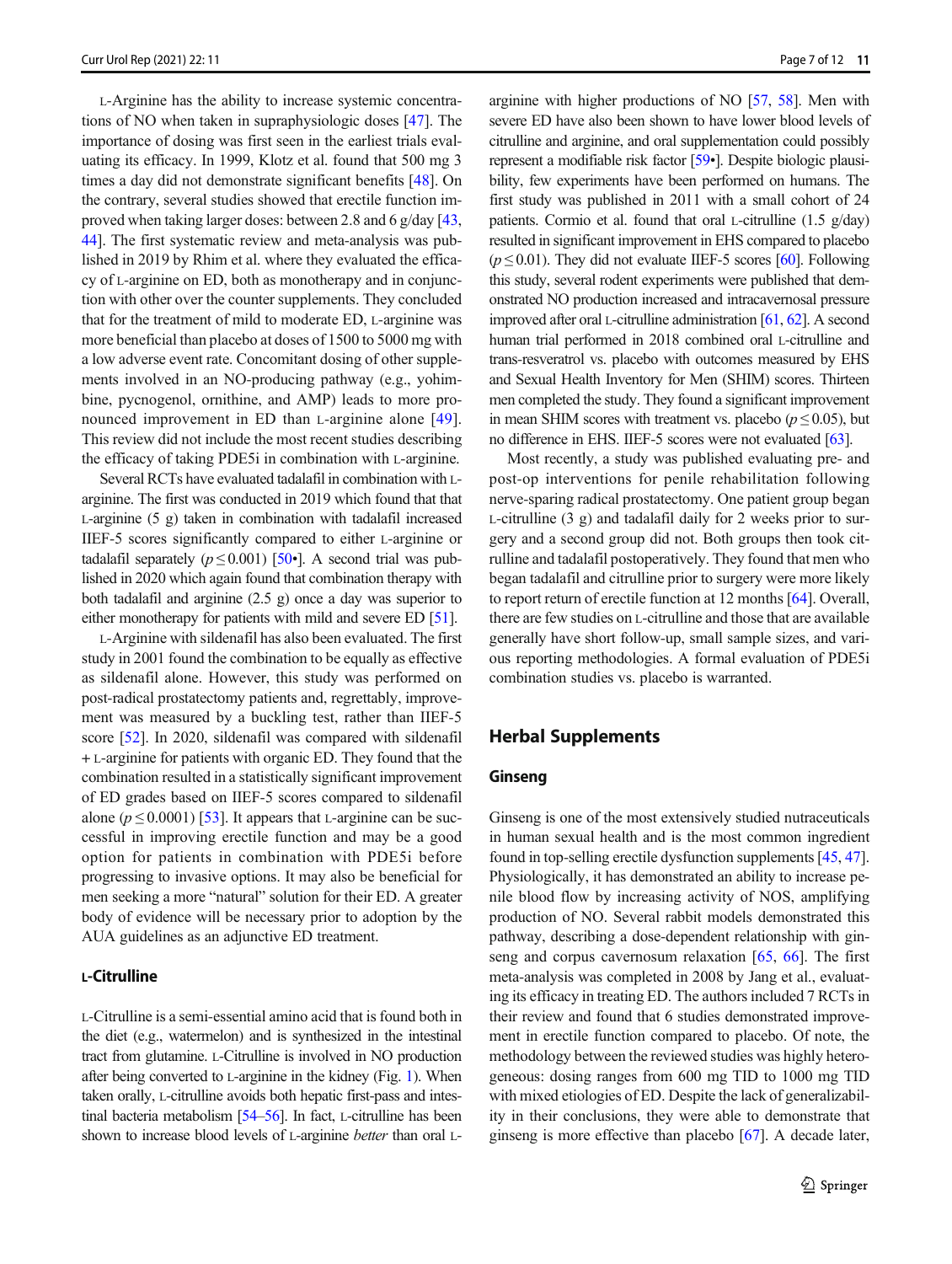the findings from the previous study were confirmed in an updated meta-analysis that included more recent RCTs [\[68](#page-11-0)–[70](#page-11-0)]. Despite the apparent benefit over placebo, the AUA states there is insufficient evidence to make recommendations. Standardized dosing protocols will be crucial in future studies prior to routine utilization in a clinical practice.

#### Yohimbine

Yohimbine is an alpha-2 antagonist that is extracted from central African yohimbine tree bark [\[71](#page-11-0)]. It is thought to work by increasing arousal, stimulating the sympathetic drive and consequently enhancing sexual function [\[72\]](#page-11-0). In 1998 the first and only systematic review and meta-analysis was performed by Ernst et al. Their review included 7 randomized, placebo-controlled, double-blind clinical trials, and they concluded that yohimbine is clinically more effective than placebo with rare adverse events [\[71\]](#page-11-0). Since this time, only one small monotherapy study has been performed, with only half of participants (9/18, no placebo arm) responding to supplementation [[73\]](#page-11-0). More recent randomized control studies have evaluated yohimbine in combination with L-arginine and demonstrated a synergistic effect, significantly improving IIEF scores [[74,](#page-11-0) [75\]](#page-11-0). Still, at present there is no study evaluating the efficacy of yohimbine vs. PDE5i, and similar to ginseng, the AUA does not believe there is enough evidence to recommend its use.

# Topical Alprostadil

Interventions requiring cavernosal injection or intraurethral suppository have demonstrated to be effective, but the adverse experiences can be significant with a high dropout rate [[76\]](#page-11-0). To address these shortcomings, a new delivery method was developed for alprostadil. As a prostaglandin E1 (PGE1) analogue, alprostadil activates an enzymatic cascade that results in an increase of cAMP and ultimately corporal smooth muscle relaxation [\[77\]](#page-11-0). The cream is applied onto the meatus of the penis with effects beginning as early as 30 min [[78](#page-11-0)].

Topical alprostadil became available in Europe in 2014 based largely on the results from 2 phase III studies that evaluated its efficacy for ED [\[79\]](#page-11-0). Padma-Nathan et al. in 2006 published 2 randomized, double-blind, placebo-controlled trials, identical protocols, and reported an integrated analysis. The study included 1732 patients, who were given either 100, 200, or 300 μg of alprostadil for 24 single doses over a 12-week period. Compared to baseline, alprostadil cream at 200–300 μg showed a statistically significant increase in IIEF-EF (2.5 point) and improved Sexual Encounter Profile scores (vaginal penetration and maintenance to ejaculation)  $(p \le 0.001)$ . They reported the adverse events were mild and localized, with only 4% of participants discontinuing treatment during the trials [\[78](#page-11-0)].

A long-term study was performed in 2009 evaluating the safety, efficacy, and adjustable dosing of topical alprostadil. Of the 995 patients receiving treatment, 846 (72%) titrated to 300 μg and demonstrated significant improvement in EF at the time of study closure ( $p \le 0.001$ ). Similar to the previous studies, only 5% of patients discontinued treatment due to adverse events [[80](#page-11-0)]. Despite these encouraging results, topical alprostadil has failed to receive FDA approval twice: first in 2008, and recently in 2018 due to concerns regarding the safety of the 2.5% concentration of the chemical DDAIP, which improves its absorption [\[81](#page-11-0)]. Topical alprostadil has the benefit of avoiding systemic side effects in patients on nitrate medications and could still be efficacious for men post-radical pelvic surgery. At this time, this product is currently only available in Europe and Canada.

# Hyperbaric Oxygen Therapy

Hyperbaric oxygen therapy (HBOT) involves administration of 100% oxygen at a pressure greater than 1 standard atmosphere. The exact mechanism is not clear, but this therapy has been shown to increase blood perfusion and promote healing [\[82](#page-11-0)]. Creating a hyperbaric environment leads to increased dissolved oxygen levels in the blood and increased oxygen delivery to tissues, inducing angiogenesis [\[83\]](#page-11-0). The first study suggesting the possible therapeutic effect of HBOT on ED was proposed in 2008. Muller et al. evaluated the effects HBOT on the recovery of erectile function in rodents who had undergone cavernous nerve crush injury. They found that rodents who underwent HBOT had a significant improvement in erectile hemodynamics vs. rodents that did not [[84](#page-11-0)].

Yuan et al. in 2010 published the first clinical study evaluating HBOT on erectile function recovery following posterior urethroplasty. There was a total of 24 men separated into 2 groups, with 12 assigned to HBOT postoperatively. The treatment group underwent 14 sessions of HBOT, and all patients were assessed at 3 months follow-up with IIEF scores. In both groups the IIEF scores statistically decreased, but the scores were statistically higher in the HBOT group compared to the control group ( $p \le 0.05$ ) [\[85\]](#page-11-0). Hadanny et al. were the first to suggest that HBOT may also improve chronic non-surgical ED. They accrued 30 patients who completed 40 hyperbaric sessions and found significant improvements in erectile function based on IIEF scores ( $p = 0.0001$ ). Of these patients, 7 agreed to undergo a dynamic contrast-enhanced MRI pre- and post-HBOT. They found that HBOT resulted in significant improvements in penile perfusion ( $p = 0.0001$ ) [[86](#page-11-0)•]. Several recent studies have replicated these findings for non-surgical ED patients, concluding a therapeutic effect [\[87](#page-11-0), [88](#page-11-0)].

To date, only one recent study has found HBOT to not be beneficial for ED. Chiles et al. randomized patients who had undergone nerve sparing radical prostatectomy to sildenafil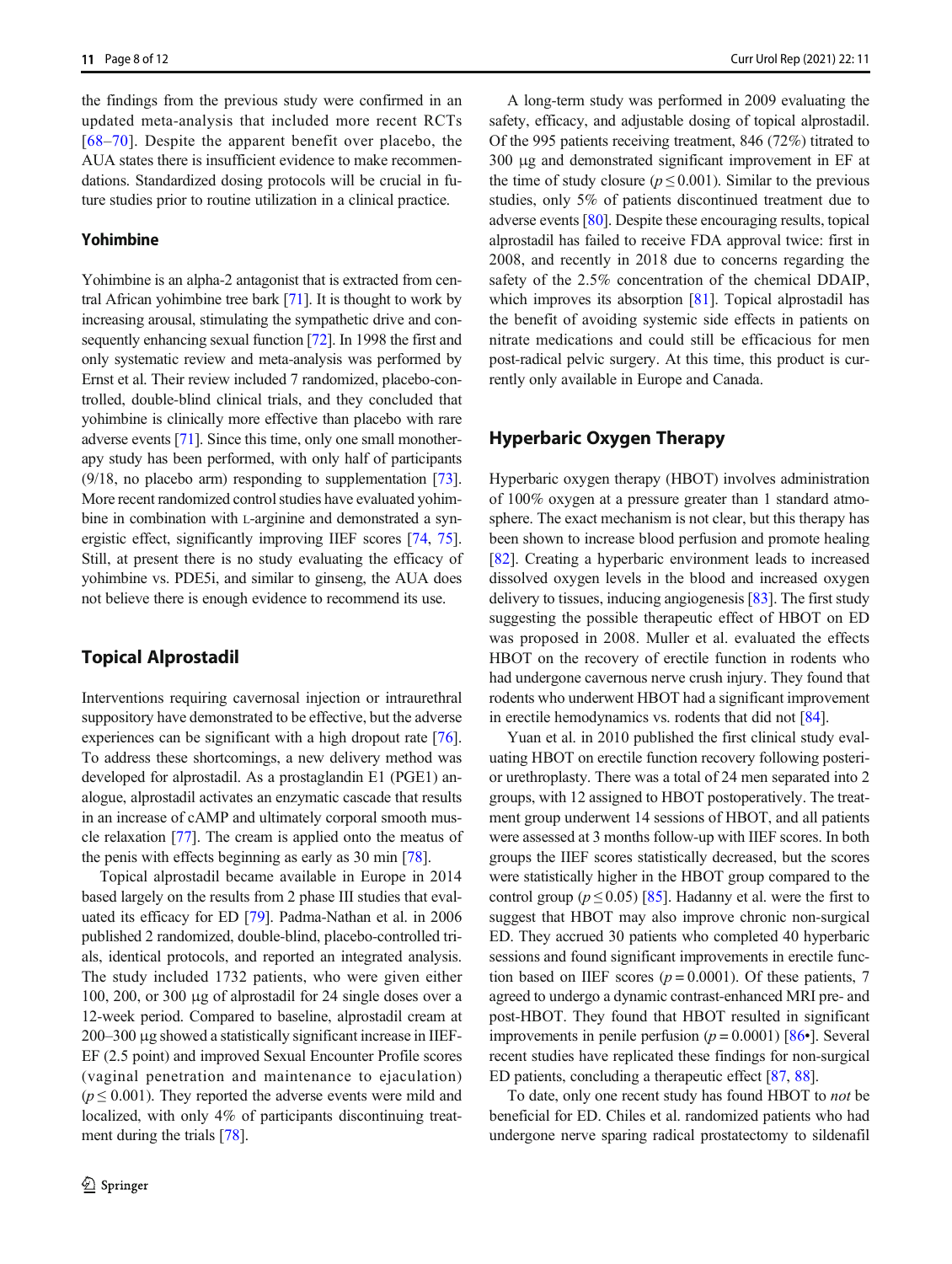<span id="page-8-0"></span>

Fig. 1 Citrulline-NO cycle. eNOS, endothelial nitric oxide synthase; NO, nitric oxide; GC, guanylyl cyclase; GTP, guanosine triphosphate; cGMP, cyclic guanosine monophosphate; PDE5, phosphodiesterase-5; GMP, guanosine monophosphate

50 mg with HBOT vs. sildenafil with room air. At 18 months, no significant difference was observed in IIEF scores [[89](#page-11-0)]. At this time there is no set protocol regarding number of sessions, length of treatments, target pressures, or understanding of who would benefit most from this therapy. In comparison to other therapies, it requires greater patient commitment and cost, and unlike Li-ESWT, fewer human trials have been performed to demonstrate its success.

# Penile Vibratory Stimulation

Penile vibratory stimulation (PVS) for the treatment of erectile and ejaculation dysfunction was first reported in 1965, but a consumer device was not approved by the FDA as a treatment for ED until 2011 [\[90\]](#page-11-0). The device is thought to stimulate erection through vibratory stimulation of the pudendal nerve, triggering a reflex parasympathetic response [[90](#page-11-0)]. The first clinical proof-of-concept study was performed by Segal in 2013. His group tested the device on 5 men with normal erectile function and found that after PVS, 4 reported an IIEF-EF of 30/30 and the fifth had an IIEF-EF of 29/30, with no adverse effects [\[91](#page-11-0)]. The following year, Fode et al. conducted a RCT investigating the effect of PVS in preserving and regaining erectile function following nerve sparing radical prostatectomy. In total, 30 patients were randomized to use PVS daily, beginning 1 week prior to surgery and for 6 weeks postoperatively. At 12 months, patients in the control group had a mean IIEF-5 of 7.5 compared to 18.5 in the treatment group. Despite this encouraging trend, these results did not reach significance [[92\]](#page-11-0). More recently, at the 2018 World Meeting on Sexual Medicine, a RCT on the efficacy of PVS for penile rehabilitation following nerve-sparing radical prostatectomy was presented. In this study, 31 men were randomized to PVS and followed for 1 year. They found a positive trend in IIEF scores was seen for PVS, but like the previous study, it did not reach statistical significance [\[93\]](#page-11-0). Given the body of literature, there can be no firm conclusions drawn regarding PVS and treatment of organic ED. It appears it could potentially become a component of penile rehabilitation used in a postoperative protocol alongside PDE5i, but this has not been formally evaluated. In both penile rehabilitation studies, stimulation was performed once daily, with vibration settings and total vibratory time being set arbitrarily. The optimal regimen for efficacy is currently unknown.

### Conclusion

Alternative medicine is becoming more popular and accessible, with many patients seeking these treatments for ED. A variety of new and innovative modalities are emerging with promising preliminary results. Providers should have an understanding of the literature behind these investigational therapies in order to set appropriate expectations and give recommendations regarding off-label treatment. The writers of this review hope that readers may utilize the information presented here as a scaffold to initiate further investigation into the presented modalities, and for quick reference in clinical scenarios.

#### Compliance with Ethical Standards

Conflict of Interest None of the authors has any conflict to disclose.

Human and Animal Rights and Informed Consent This article does not contain any studies with human or animal subjects performed by any of the authors.

# References

Papers of particular interest, published recently, have been highlighted as:

- Of importance
- 1. Selvin E, Burnett AL, Platz EA. Prevalence and risk factors for erectile dysfunction in the US. Am J Med. 2007;120:151–7.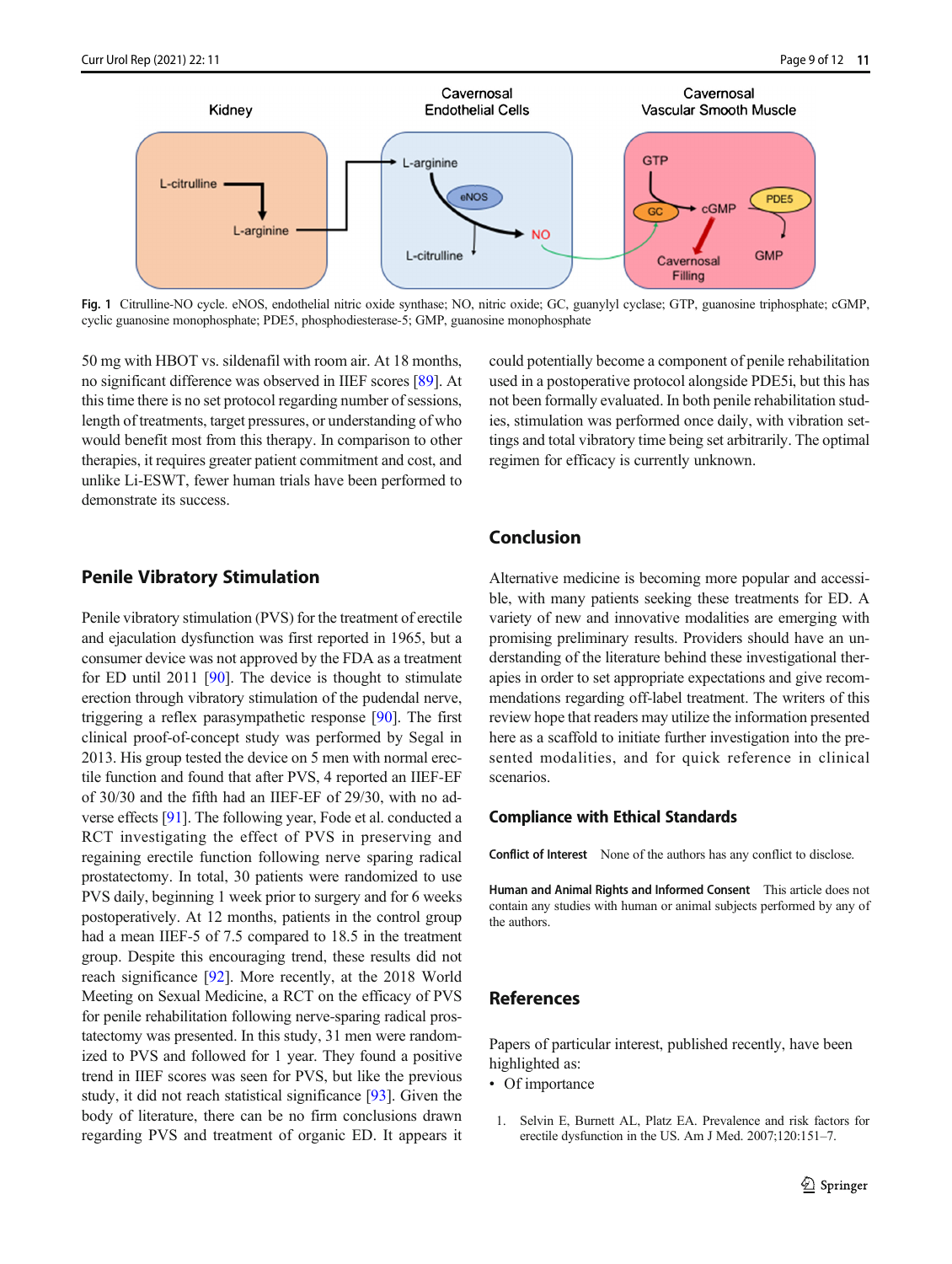- <span id="page-9-0"></span>2. Montorsi F, Adaikan G, Becher E, Giuliano F, Khoury S, Lue TF, et al. Summary of the recommendations on sexual dysfunctions in men. J Sex Med. 2010;7:3572–88.
- 3. Dunn KM, Croft PR, Hackett GI. Association of sexual problems with social, psychological, and physical problems in men and women: a cross sectional population survey. J Epidemiol Community Health. 1999;53:144–8.
- 4. Burnett AL, Nehra A, Breau RH, Culkin DJ, Faraday MM, Hakim LS, et al. Erectile dysfunction: AUA guideline. J Urol. 2018;200: 633–41.
- 5. Vardi Y, Appel B, Jacob G, Massarwi O, Gruenwald I. Can lowintensity extracorporeal shockwave therapy improve erectile function? A 6-month follow-up pilot study in patients with organic erectile dysfunction. Eur Urol. 2010;58:243–8.
- 6. Li H, Matheu MP, Sun F, Wang L, Sanford MT, Ning H, et al. Low-energy shock wave therapy ameliorates erectile dysfunction in a pelvic neurovascular injuries rat model. J Sex Med. 2016;13:22– 32.
- 7. Gotte G, Amelio E, Russo S, Marlinghaus E, Musci G, Suzuki H. Short-time non-enzymatic nitric oxide synthesis from L-arginine and hydrogen peroxide induced by shock waves treatment. FEBS Lett. 2002;520:153–5.
- Lu Z, Lin G, Reed-Maldonado A, Wang C, Lee YC, Lue TF. Lowintensity extracorporeal shock wave treatment improves erectile function: a systematic review and meta-analysis. Eur Urol. 2017;71:223–33.
- 9. Angulo JC, Arance I, de Las Heras MM, Meilán E, Esquinas C, Andrés EM. Efficacy of low-intensity shock wave therapy for erectile dysfunction: a systematic review and meta-analysis. Actas Urol Esp. 2017;41:479–90.
- 10. Clavijo RI, Kohn TP, Kohn JR, Ramasamy R. Effects of lowintensity extracorporeal shockwave therapy on erectile dysfunction: a systematic review and meta-analysis. J Sex Med. 2017;14:27–35.
- 11. Zou Z-J, Tang L-Y, Liu Z-H, Liang J-Y, Zhang R-C, Wang Y-J, et al. Short-term efficacy and safety of low-intensity extracorporeal shock wave therapy in erectile dysfunction: a systematic review and meta-analysis. Int Braz J Urol. 2017;43:805–21.
- 12. Man L, Li G. Low-intensity extracorporeal shock wave therapy for erectile dysfunction: a systematic review and meta-analysis. Urology. 2018;119:97–103.
- 13.• Campbell JD, Trock BJ, Oppenheim AR, Anusionwu I, Gor RA, Burnett AL. Meta-analysis of randomized controlled trials that assess the efficacy of low-intensity shockwave therapy for the treatment of erectile dysfunction. Ther Adv Urol. 2019;11: 175628721983836 This recent meta-analysis rigorously investigated using LI-ESWT as a therapy for vasculogenic ED specifically. The meta-analysis showed statistically significant improvement in IIEF, along with an  $EHS \geq 3$ .
- 14. Sokolakis I, Hatzichristodoulou G. Clinical studies on low intensity extracorporeal shockwave therapy for erectile dysfunction: a systematic review and meta-analysis of randomised controlled trials. Int J Impot Res. 2019;31:177–94.
- 15. Kalyvianakis D, Memmos E, Mykoniatis I, Kapoteli P, Memmos D, Hatzichristou D. Low-intensity shockwave therapy for erectile dysfunction: a randomized clinical trial comparing 2 treatment protocols and the impact of repeating treatment. J Sex Med. 2018;15: 334–45.
- 16. Patel P, Katz J, Lokeshwar SD, Molina M, Reis IM, Clavijo R, et al. Phase II randomized, clinical trial evaluating 2 schedules of lowintensity shockwave therapy for the treatment of erectile dysfunction. Sex Med. 2020:1–9.
- 17. Khattab AA, Brodersen B, Schuermann-Kuchenbrandt D, Beurich H, Tölg R, Geist V, et al. Extracorporeal cardiac shock wave therapy: first experience in the everyday practice for treatment of chronic refractory angina pectoris. Int J Cardiol. 2007;121:84–5.
- 18. Ter Haar G. Therapeutic ultrasound. Eur J Ultrasound. 1999;9:3–9.
- 20. Lei H, Xin H, Guan R, et al. Low-intensity pulsed ultrasound improves erectile function in Streptozotocin-induced type i diabetic rats. Urology. 2015;86:1241.e11–8.
- 21.• Cui W, Li H, Guan R, et al. Efficacy and safety of novel lowintensity pulsed ultrasound (LIPUS) in treating mild to moderate erectile dysfunction: a multicenter, randomized, double-blind, sham-controlled clinical study. Transl Androl Urol. 2019;8:307– 19 This recent clinical study was the first to evaluate the efficacy of LIPUS as a therapeutic device for mild to moderate ED. The study had promising results with significantly higher IIEF-EF scores with the intervention compared to control.
- 22. Kim WS, Park BS, Sung JH, Yang JM, Park SB, Kwak SJ, et al. Wound healing effect of adipose-derived stem cells: a critical role of secretory factors on human dermal fibroblasts. J Dermatol Sci. 2007;48:15–24.
- 23. Park JS, Suryaprakash S, Lao YH, Leong KW. Engineering mesenchymal stem cells for regenerative medicine and drug delivery. Methods. 2015;84:3–16.
- 24. Yan H, Ding Y, Lu M. Current status and prospects in the treatment of erectile dysfunction by adipose-derived stem cells in the diabetic animal model. Sex Med Rev. 2020;8:486–91. [https://doi.org/10.](https://doi.org/10.1016/j.sxmr.2019.09.006) [1016/j.sxmr.2019.09.006.](https://doi.org/10.1016/j.sxmr.2019.09.006)
- 25. Bochinski D, Lin GT, Nunes L, Carrion R, Rahman N, Lin CS, et al. The effect of neural embryonic stem cell therapy in a rat model of cavernosal nerve injury. BJU Int. 2004;94:904–9.
- 26. Kendirci M, Trost L, Bakondi B, Whitney MJ, Hellstrom WJG, Spees JL. Transplantation of nonhematopoietic adult bone marrow stem/progenitor cells isolated by p75 nerve growth factor receptor into the penis rescues erectile function in a rat model of cavernous nerve injury. J Urol. 2010;184:1560–6.
- 27. Bahk JY, Jung JH, Han H, Min SK, Lee YS. Treatment of diabetic impotence with umbilical cord blood stem cell intracavernosal transplant: preliminary report of 7 cases. Exp Clin Transplant. 2010;8.
- 28. Yiou R, Hamidou L, Birebent B, Bitari D, Lecorvoisier P, Contremoulins I, et al. Safety of intracavernous bone marrowmononuclear cells for postradical prostatectomy erectile dysfunction: an open dose-escalation pilot study. Eur Urol. 2016;69:988– 91.
- 29. Yiou R, Hamidou L, Birebent B, Bitari D, le Corvoisier P, Contremoulins I, et al. Intracavernous injections of bone marrow mononucleated cells for postradical prostatectomy erectile dysfunction: final results of the INSTIN clinical trial. Eur Urol Focus. 2017;3:643–5.
- 30. Al Demour S, Jafar H, Adwan S, AlSharif A, Alhawari H, Alrabadi A, et al. Safety and potential therapeutic effect of two intracavernous autologous bone marrow derived Mesenchymal stem cells injections in diabetic patients with erectile dysfunction: an open label phase I clinical trial. Urol Int. 2018;101:358–65.
- 31. Haahr MK, Jensen CH, Toyserkani NM, Andersen DC, Damkier P, Sørensen JA, et al. Safety and potential effect of a single intracavernous injection of autologous adipose-derived regenerative cells in patients with erectile dysfunction following radical prostatectomy: an open-label phase I clinical trial. EBioMedicine. 2016;5:204–10.
- 32. Haahr MK, Harken Jensen C, Toyserkani NM, Andersen DC, Damkier P, Sørensen JA, et al. A 12-month follow-up after a single intracavernous injection of autologous adipose-derived regenerative cells in patients with erectile dysfunction following radical prostatectomy: an open-label phase I clinical trial. Urology. 2018;121:203.e6–203.e13.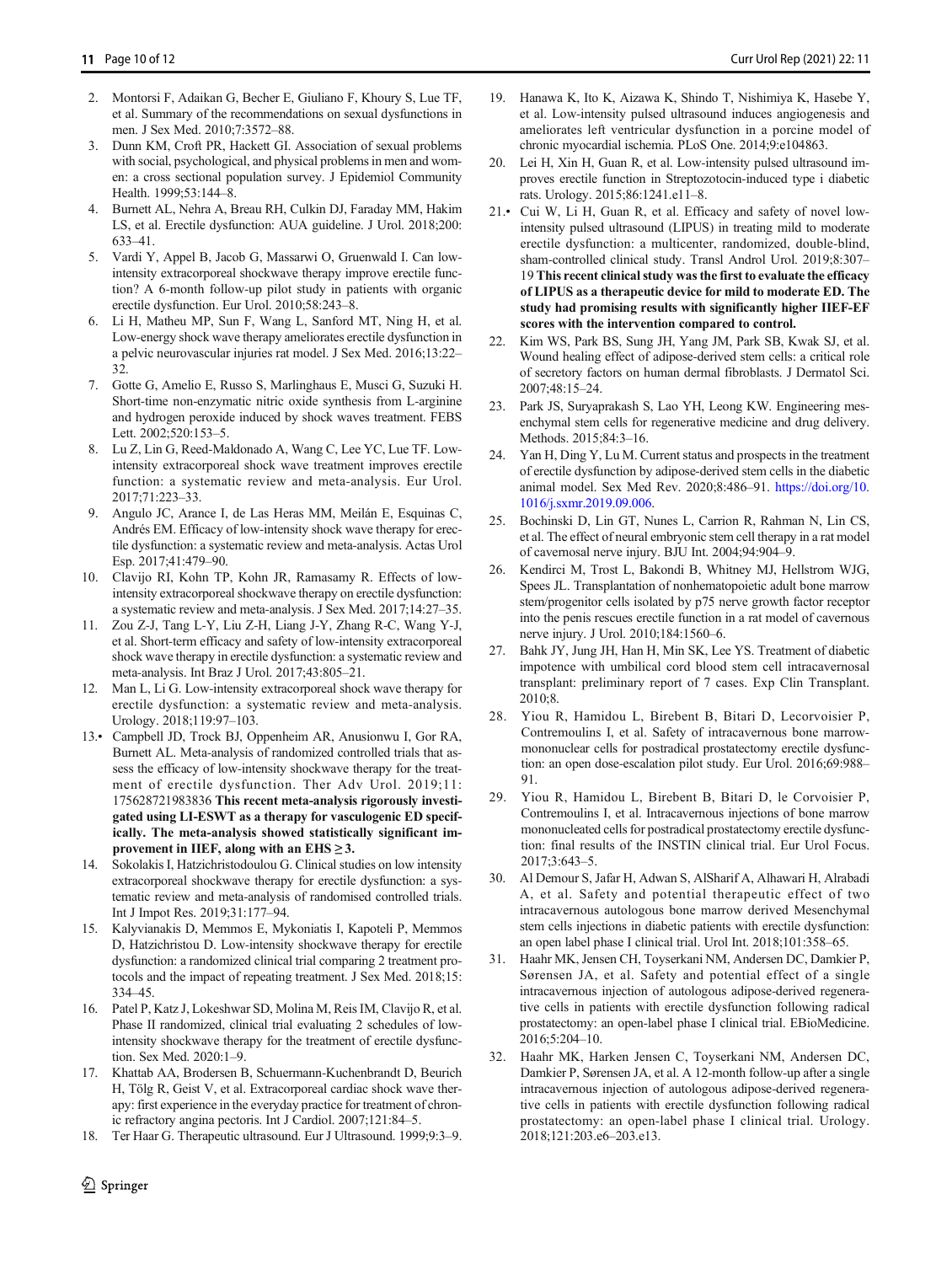- <span id="page-10-0"></span>33. Protogerou V, Michalopoulos E, Mallis P, Gontika I, Dimou Z, Liakouras C, et al. Administration of adipose derived mesenchymal stem cells and platelet lysate in erectile dysfunction: a single center pilot study. Bioengineering. 2019;6. [https://doi.org/10.3390/](https://doi.org/10.3390/bioengineering6010021) [bioengineering6010021](https://doi.org/10.3390/bioengineering6010021).
- 34. Scott S, Roberts M, Chung E. Platelet-rich plasma and treatment of erectile dysfunction: critical review of literature and global trends in platelet-rich plasma clinics. Sex Med Rev. 2019;7:306–12.
- 35. Lee Y, Kim DH, Je YJ, Kim CD, Lee YH, Seo YJ, et al. Can platelet-rich plasma be used for skin rejuvenation? Evaluation of Effects of Platelet-rich Plasma on Human Dermal Fibroblast. Ann Dermatol. 2011;23:424–31. [https://doi.org/10.5021/ad.2011.23.4.](https://doi.org/10.5021/ad.2011.23.4.424) [424.](https://doi.org/10.5021/ad.2011.23.4.424)
- 36. Hall MP, Band PA, Meislin RT, Jazrawi LM, Cardone DA. Platelet-rich plasma: current concepts and application in sports medicine. J Am Acad Orthop Surg. 2009;17:602–8.
- 37. Lee JW, Hyun Kwon O, Kim TK, Cho YK, Choi KY, Chung HY, et al. Platelet-rich plasma: quantitative assessment of growth factor levels and comparative analysis of activated and inactivated groups. Arch Plast Surg. 2013;40:530–5.
- 38. Ding XG, Li SW, Zheng XM, Hu LQ, Hu WL, Luo Y. The effect of platelet-rich plasma on cavernous nerve regeneration in a rat model. Asian J Androl. 2009;11:215–21.
- 39. Wu CC, Wu YN, Ho HO, Chen KC, Sheu MT, Chiang HS. The neuroprotective effect of platelet-rich plasma on erectile function in bilateral cavernous nerve injury rat model. J Sex Med. 2012;9: 2838–48.
- 40. Wu Y-N, Wu C-C, Sheu M-T, Chen K-C, Ho H-O, Chiang H-S. Optimization of platelet-rich plasma and its effects on the recovery of erectile function after bilateral cavernous nerve injury in a rat model. J Tissue Eng Regen Med. 2016;10:E294–304.
- Matz EL, Pearlman AM, Terlecki RP. Safety and feasibility of platelet rich fibrin matrix injections for treatment of common urologic conditions. Investig Clin Urol. 2018;59:61–5.
- 42. Epifanova MV, Chalyi ME, Krasnov AO. Investigation of mechanisms of action of growth factors of autologous platelet-rich plasma used to treat erectile dysfunction. Urologiia. 2017:46–8.
- 43. Zorgniotti AW, Lizza EF. Effect of large doses of the nitric oxide precursor, L-arginine, on erectile dysfunction. Int J Impot Res. 1994;6:33–5 discussion 36.
- 44. Chen J, Wollman Y, Chernichovsky T, Iaina A, Sofer M, Matzkin H. Effect of oral administration of high-dose nitric oxide donor Larginine in men with organic erectile dysfunction: results of a double-blind, randomized, placebo-controlled study. BJU Int. 1999;83: 269–73.
- 45. Balasubramanian A, Thirumavalavan N, Srivatsav A, Yu J, Hotaling JM, Lipshultz LI, et al. An analysis of popular online erectile dysfunction supplements. J Sex Med. 2019;16:843–52.
- 46. Srivatsav A, Balasubramanian A, Pathak UI, Rivera-Mirabal J, Thirumavalavan N, Hotaling JM, et al. Efficacy and safety of common ingredients in aphrodisiacs used for erectile dysfunction: a review. Sex Med Rev. 2020;8:431–42. [https://doi.org/10.1016/j.](https://doi.org/10.1016/j.sxmr.2020.01.001) [sxmr.2020.01.001.](https://doi.org/10.1016/j.sxmr.2020.01.001)
- 47. Cui T, Kovell RC, Brooks DC, Terlecki RP. A urologist's guide to ingredients found in top-selling nutraceuticals for men's sexual health. J Sex Med. 2015;12:2105–17.
- 48. Klotz T, Mathers MJ, Braun M, Bloch W, Engelmann U. Effectiveness of oral L-arginine in first-line treatment of erectile dysfunction in a controlled crossover study. Urol Int. 1999;63:  $220 - 3$ .
- 49. Chang Rhim H, Kim MS, Park YJ, Choi WS, Park HK, Kim HG, et al. The potential role of arginine supplements on erectile dysfunction: a systemic review and meta-analysis. J Sex Med. 2019;16: 223–34.
- 50.• El Taieb M, Hegazy E, Ibrahim A. Daily oral L-arginine plus tadalafil in diabetic patients with erectile dysfunction: a double-

blinded, randomized, controlled clinical trial. J Sex Med. 2019;16:1390–7 This recent study is among the first RCTs to evaluate a combination therapy of tadalafil and L-arginine for ED. The study found that the combination therapy increased IIEF-5 scores more than either tadalafil or L-arginine alone.

- 51. Gallo L, Pecoraro S, Sarnacchiaro P, Silvani M, Antonini G. The daily therapy with L-arginine 2,500 mg and tadalafil 5 mg in combination and in monotherapy for the treatment of erectile dysfunction: a prospective, Randomized Multicentre Study. Sex Med. 2020. [https://doi.org/10.1016/j.esxm.2020.02.003.](https://doi.org/10.1016/j.esxm.2020.02.003)
- 52. Mantovani F, Patelli E, Colombo F, Pozzoni F, Confalonieri S, Pisani E. Erectile dysfunction after non-nerve sparing radical pelvic surgery. Therapeutical experience with sildenafil and L-arginine evaluated by buckling test. Minerva Med. 2001;92:285–7.
- 53. El-Wakeel LM, Fouad FA, Saleem MD, Saber-Khalaf M. Efficacy and tolerability of sildenafil/l-arginine combination relative to sildenafil alone in patients with organic erectile dysfunction. Andrology. 2020;8:143–7.
- 54. Morris SM. Enzymes of arginine metabolism. J Nutr. 2004;134: 2743S–7S.
- 55. Curis E, Nicolis I, Moinard C, Osowska S, Zerrouk N, Bénazeth S, et al. Almost all about citrulline in mammals. Amino Acids. 2005;29:177–205.
- 56. Rimando AM, Perkins-Veazie PM. Determination of citrulline in watermelon rind. J Chromatogr A. 2005;1078:196–200.
- 57. Schwedhelm E, Maas R, Freese R, Jung D, Lukacs Z, Jambrecina A, et al. Pharmacokinetic and pharmacodynamic properties of oral L-citrulline and L-arginine: impact on nitric oxide metabolism. Br J Clin Pharmacol. 2008;65:51–9.
- 58. Wijnands KAP, Vink H, Briedé JJ, van Faassen EE, Lamers WH, Buurman WA, et al. Citrulline a more suitable substrate than arginine to restore no production and the microcirculation during endotoxemia. PLoS One. 2012;7:e37439.
- 59.• Barassi A, Corsi Romanelli MM, Pezzilli R, Damele CAL, Vaccalluzzo L, Goi G, et al. Levels of L-arginine and L-citrulline in patients with erectile dysfunction of different etiology. Andrology. 2017;5:256–61 This study showed decreases in Lcitrulline and L-arginine among patients with ED, specifically with an arteriogenic etiology. The study suggests that oral supplementation may reduce ED in these patients.
- 60. Cormio L, De Siati M, Lorusso F, Selvaggio O, Mirabella L, Sanguedolce F, et al. Oral L-citrulline supplementation improves erection hardness in men with mild erectile dysfunction. Urology. 2011;77:119–22.
- 61. Hotta Y, Shiota A, Kataoka T, Motonari M, Maeda Y, Morita M, et al. Oral L-citrulline supplementation improves erectile function and penile structure in castrated rats. Int J Urol. 2014;21:608–12.
- 62. Shiota A, Hotta Y, Kataoka T, Morita M, Maeda Y, Kimura K. Oral l-citrulline supplementation improves erectile function in rats with acute arteriogenic erectile dysfunction. J Sex Med. 2013;10:2423– 9.
- 63. Shirai M, Hiramatsu I, Aoki Y, Shimoyama H, Mizuno T, Nozaki T, et al. Oral L-citrulline and transresveratrol supplementation improves erectile function in men with phosphodiesterase 5 inhibitors: a randomized, double-blind, placebo-controlled crossover pilot study. Sex Med. 2018;6:291–6.
- 64. Osadchiy V, Eleswarapu SV, Mills SA, Pollard ME, Reiter RE, Mills JN. Efficacy of a preprostatectomy multi-modal penile rehabilitation regimen on recovery of postoperative erectile function. Int J Impot Res. 2019;32:323–8. [https://doi.org/10.1038/s41443-019-](https://doi.org/10.1038/s41443-019-0187-y) [0187-y.](https://doi.org/10.1038/s41443-019-0187-y)
- 65. Chen X, Lee TJ. Ginsenosides-induced nitric oxide-mediated relaxation of the rabbit corpus cavernosum. Br J Pharmacol. 1995;115: 15–8.